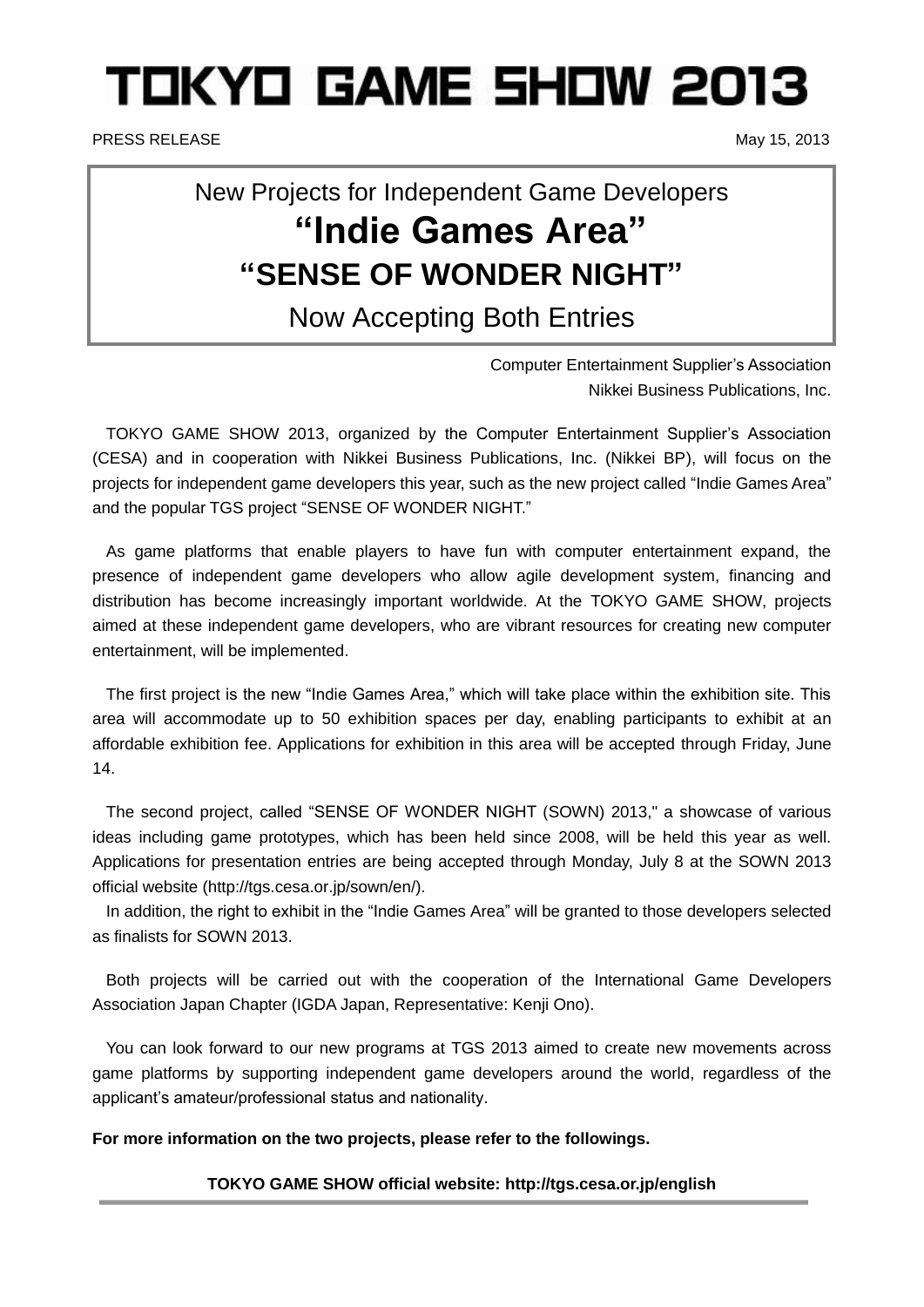# **■ Indie Games Area**

The Indie Games Area is an exhibition area for independent game developers.

This area gives game developers the opportunity to exhibit games for every platform at an affordable exhibition fee with the objective of creating new movements in the computer entertainment industry.

Up to 50 exhibition spaces every day will be available for those selected by the TGS Management Office.

| Name:                  | Indie Games Area                                                               |
|------------------------|--------------------------------------------------------------------------------|
| <b>Period:</b>         | Thursday, September 19 to Sunday, September 22, 2013                           |
| Location:              | Makuhari Messe, Exhibition Hall                                                |
|                        | *The exhibition space varies depending on Business Days and Public Days.       |
| <b>Exhibition fee:</b> | "Public Day 1-day exhibit": 21,000 yen, "Public Day 2-day exhibit": 31,500 yen |
|                        | "4-day exhibit including Business Days": 99,750 yen                            |
|                        | *Please note that participants are permitted to exhibit but not to sell.       |

#### **The exhibition fee includes:**

#### **[Public Day exhibit]**

One table (150 cm x 60 cm planned) / two chairs / power supply (100 W dual output) / Exhibitor nameplate / two badges for Indie Games Area exhibitors

#### **[4-day exhibit]**

A booth (1 m wide x 1 m deep) in the Business Solution Area will be available on Business Days from Thursday, September 19 to Friday, September 20. The exhibition space will be changed for two days from Saturday, September 21 to Sunday, September 22. The equipment available for "Public Day exhibit" above can be used.

\*For more information on facilities included in the exhibition fee, please check the entry application form when you download it.

|                 | Application Method: To enter, download and complete the application form on the TGS official<br>website (http://tgs.cesa.or.jp/english/) after Friday, May 17.                                                                                                                                                                                                                                                          |
|-----------------|-------------------------------------------------------------------------------------------------------------------------------------------------------------------------------------------------------------------------------------------------------------------------------------------------------------------------------------------------------------------------------------------------------------------------|
|                 | Application Deadline: Friday, June 14, 2013 (*Japan Standard Time)                                                                                                                                                                                                                                                                                                                                                      |
| Screening:      | To be selected by the TGS Management Office                                                                                                                                                                                                                                                                                                                                                                             |
| <b>Results:</b> | The selected applicants will be directly contacted by the Management Office after the<br>beginning of July 2013.<br>*After receiving payment of the exhibition fee by the end of July, the applicant will be<br>formally accepted as an exhibitor.<br>*We may ask for additional information, depending on the entry.<br>*We may recommend that you display in a different exhibition area, depending on your<br>entry. |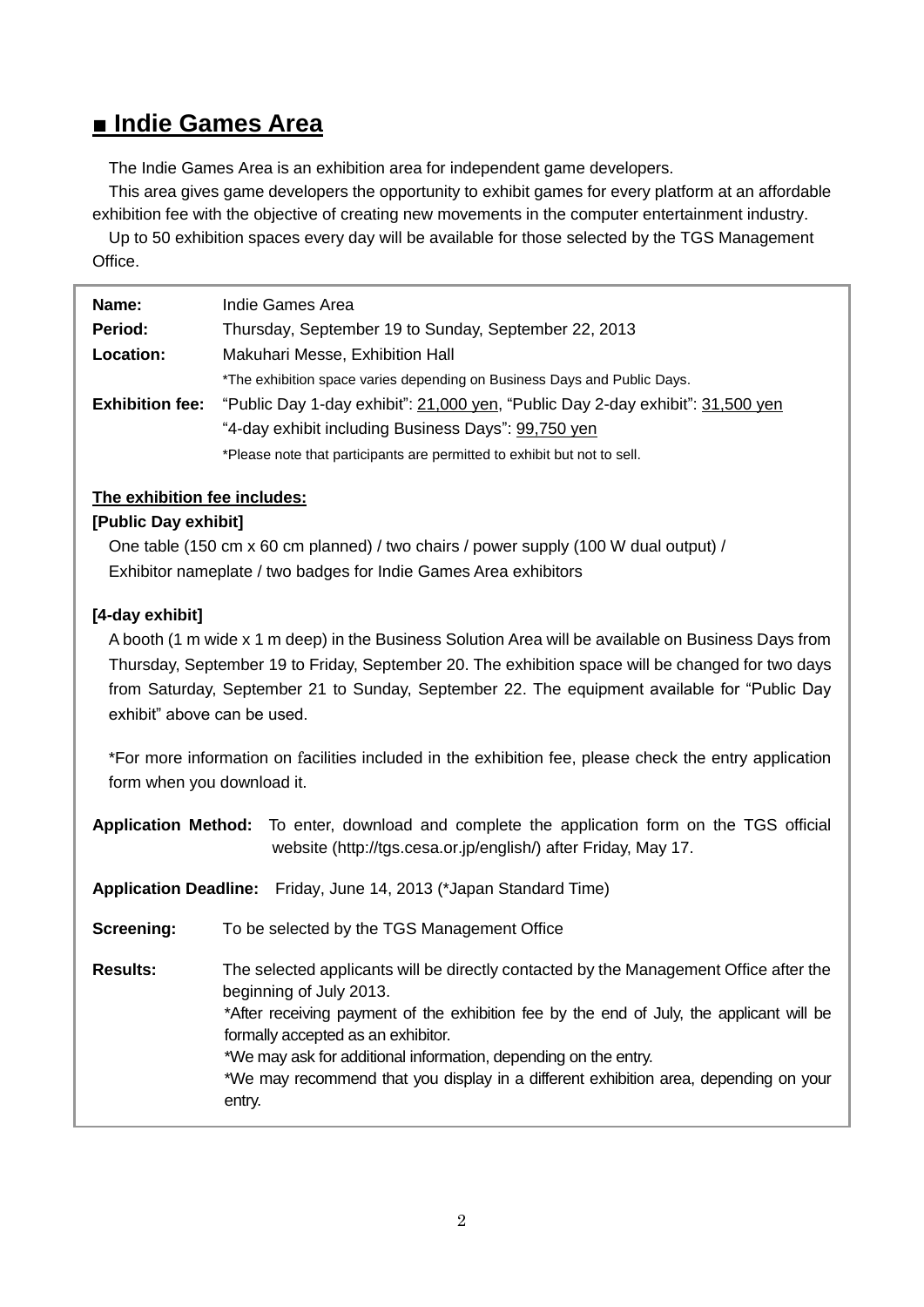#### **What can be exhibited:**

- A completely original game (Derivative content cannot be exhibited regardless of whether or not it is licensed.)
- Created for a platform for which an applicant has the right to develop.
- Works that comply with the CESA Code of Ethics and the CERO Code of Ethics and do not fall under any of the following items:
- 1) An expression that conflicts with or that may conflict with Attached Table 3 "Prohibited Words and Phrases" of the CERO Code of Ethics is included.
- 2) Works for which an "Z" rating category was assigned by CERO or an expression equivalent to the "Z" rating category may be included.
- 3) Works that have already been released overseas and for which a "17+" (MATURE) rating category was assigned by an overseas examination body (e.g. ESRB).
- 4) Works planned to be released overseas for which a "17+" (MATURE) rating category is expected to be assigned by an overseas examination body (e.g., ESRB) (excessively bloody works that cannot be regarded as being equivalent to a "13+" (TEEN) rating category.

#### **Application Method:**

To enter, download and complete the application form on the TGS official website (http://tgs.cesa.or.jp/english) after Friday, May 17 and submit it by Friday, June 14.

- 1. Applicant information
- 2. Desired period of exhibition (Public Day 1-day exhibit / Public Day 2-day exhibit / Business Day & Public Day 4-day exhibit)
- 3. Past record of exhibiting at TOKYO GAME SHOW
- 4. Name of the game or content
- 5. Three screenshots of the game or content
- 6. URL of the website where the game or content outline or an outline is posted.
- 7. Current degree of completion (%) and estimated degree of completion (%) at the time of presentation at TOKYO GAME SHOW 2013
- 8. Record of exhibiting this game or content at other events (if exhibited, the event title).

## **Contact for inquires about Indie Games Area (by e-mail only)**

indie@nikkeibp.co.jp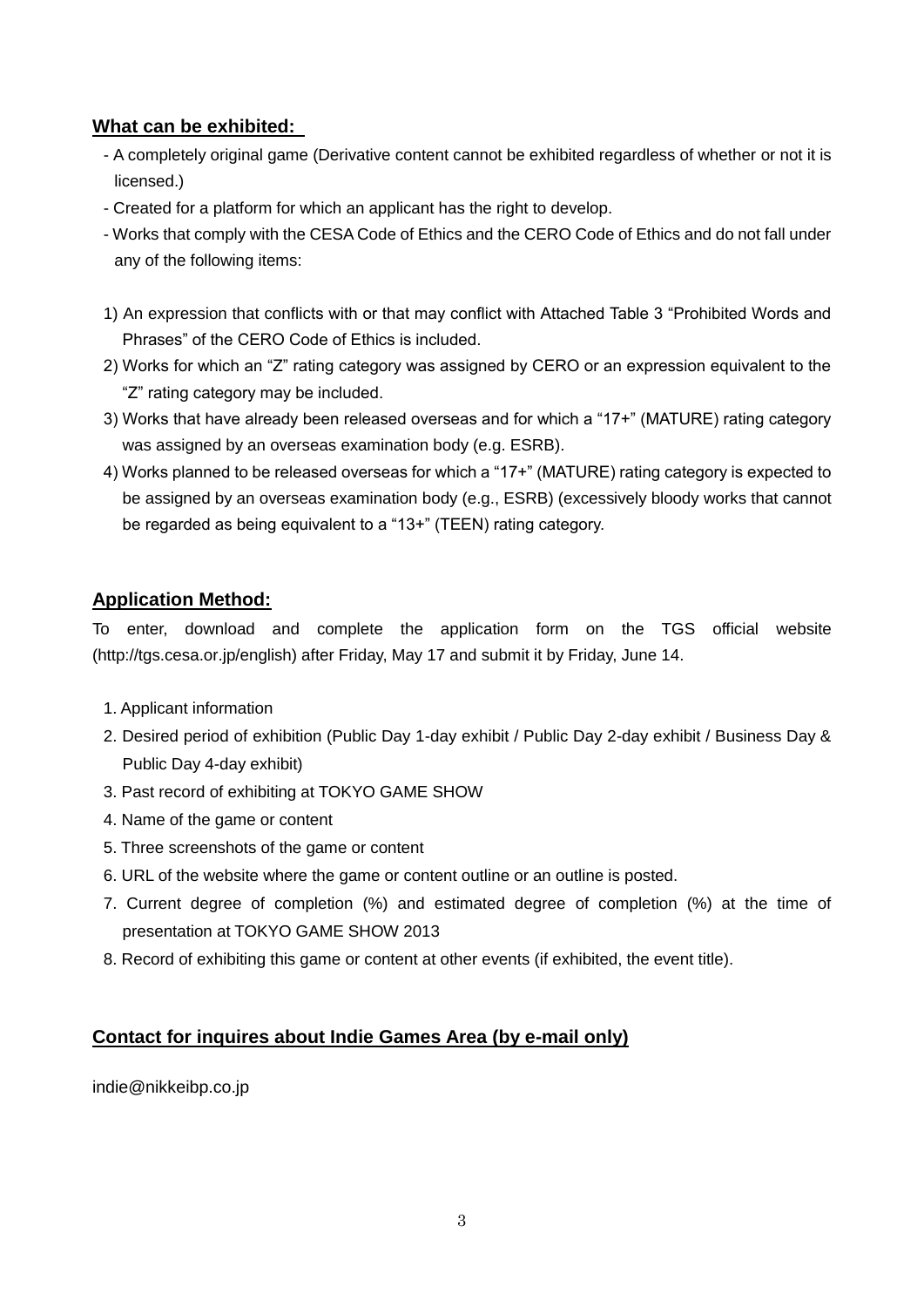# **SENSE OF WONDER NIGHT 2013**

The aim of SOWN is to discover new game ideas that will catch people by surprise and give them a "Sense of Wonder"- a sense that something will change in their world – right at the instant of first seeing or hearing about the concept.

SOWN spotlights motivated game developers by providing them with an opportunity to present their ideas and prototypes. We are looking forward to receiving innovative ideas to be presented at the TOKYO GAME SHOW



2013, which will be attended by a large number of people involved in the game industry from around the world.

Entry is open to anyone, regardless of the applicant's amateur/professional status and nationality, and from both individuals and corporate bodies, regardless of their scope and size.

In addition, the right to exhibit in the "Indie Games Area" within the exhibition site will be granted to finalists for SOWN.

Last year, we received 75 entries from 16 countries and regions. Ten titles were selected for presentation, including 6 from outside Japan. The audience of more than 300 people gathered for the presentations of unique game ideas. It was a truly international event where multiple languages were used, and ended as a great success. The "Company Awards" and "Audience Award" were given after the presentations in the end of the event.

## **<Objectives of SENSE OF WONDER NIGHT>**

- ・ To introduce games with a game design and ideas that are experimental and creative, and that cannot be called conventional or traditional.
- To heighten awareness of the importance of creating a game that gives people a "Sense of Wonder," a sense that something will change in their world, and to invigorate the game industry.
- To offer people creating experimental games opportunities for the future.
- To create new domains in the game industry.

| Event Title:<br>Organized by:                                                                 | SENSE OF WONDER NIGHT 2013 (SOWN 2013)<br>Computer Entertainment Supplier's Association (CESA) /<br>Nikkei Business Publications, Inc. (Nikkei BP)                                |  |
|-----------------------------------------------------------------------------------------------|-----------------------------------------------------------------------------------------------------------------------------------------------------------------------------------|--|
| Cooperation by:<br>Sponsored by:                                                              | International Game Developers Association Japan Chapter (IGDA Japan)<br>Affiliated businesses (TBD)                                                                               |  |
| Application Method: Enter via the SOWN 2013 official website (http://tgs.cesa.or.jp/sown/en/) |                                                                                                                                                                                   |  |
| Eligibility:                                                                                  | Open to all individuals regardless of nationality, age, or occupation (students,<br>game producers, etc.) and to all corporate bodies                                             |  |
| Application Deadline: Monday, July 8, 2013 (*at Japan time)                                   |                                                                                                                                                                                   |  |
| Screening:                                                                                    | Entries will be fairly screened by the Screening Committee                                                                                                                        |  |
| Results:                                                                                      | The selected applicants will be directly contacted by the Management Office by<br>mid-August 2013.                                                                                |  |
|                                                                                               | *Entries selected by the Screening Committee and deemed presentable at the TOKYO GAME<br>SHOW 2013 (up to 10 entries) will be regarded as the final SOWN 2012 presentation games. |  |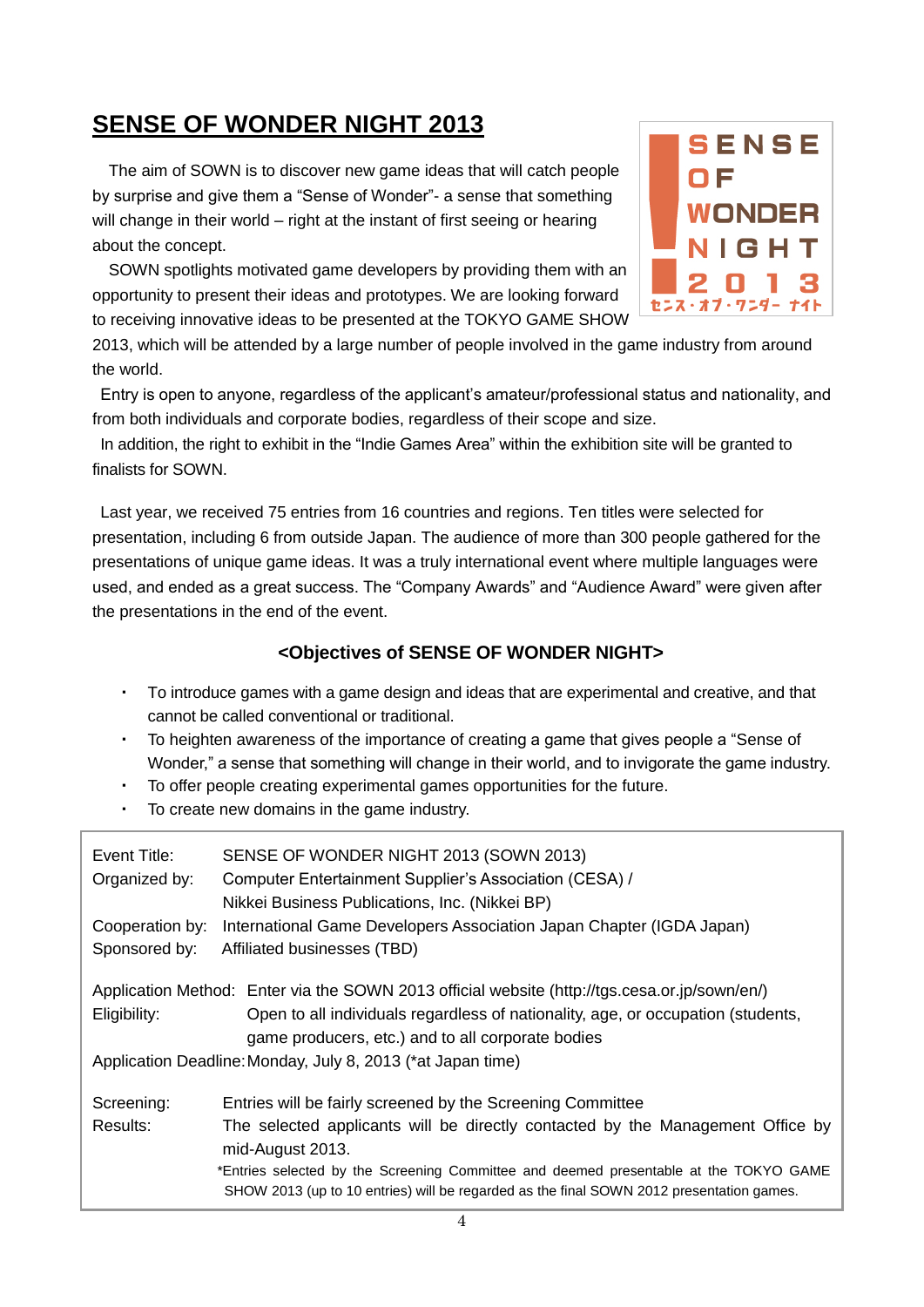#### **SOWN 2013 Presentation**

| Date       | : Friday, September 20 (Time TBD)                                               |
|------------|---------------------------------------------------------------------------------|
| Venue      | : Makuhari Messe — International Convention Hall (planned)                      |
| Admissions | : All Business Day entry pass holders of TGS2013 are welcome to attend the SOWN |
|            | 2013 presentations.                                                             |
|            | Details will be announced at a later date.                                      |

#### **Notes: The Presentation Day**

-"TOKYO GAME SHOW 2013" Business Day entry passes and invitations to the TGS Forum will be provided to the selected applicants who will be making presentations (presenters) at SOWN 2013. -All presenters are requested to arrive at the venue 4 hours prior to the presentation start time (presenters are responsible for bearing their own traveling expenses). -Each presenter will be given 10 minutes for their presentation. Each presenter will be asked to present or demonstrate the game ideas to the audience. (There will be consecutive English-Japanese interpreting for all presentations.) -Video-streaming of all presentations will be offered. Other information on the presented game ideas provided in advance will also be subject to release.

#### **Application Requirements**

- 1. Name (for teams, both the team name and the name of the person representing the team; for corporate bodies, the name of the company and department)
- 2. Contact information, including e-mail address, telephone number, and district of residence (country name for those applying from outside Japan)
- 3. Name of the game
- 4. Three screen shots of the game
- 5. Current degree of completion (%) and estimated degree of completion (%) at the time of presentation at TOKYO GAME SHOW 2013
- 6. Game details: Unique elements that create a new game experience (within 30 words in English) - Outline of the game (within 400 words in English)
- 7. URL on game information:
- Websites where the moving images of the game can be seen (private sites accepted) [Recommended]
- Websites where the game can be downloaded or information related to the game is available
- For entries to the Smartphone Category, if the title is already being sold by means of downloading, please provide a free download code usable for 8 times.
- 8. Presentation tools:

List of devices and equipment you will be bringing to give presentations.

\*SOWN 2013 Management Office will only prepare a standard PC for game demos.

- \*Note: If you wish to send moving image materials without disclosing them to the public, we recommend you to use the YouTube site (www.youtube.com).
	- Select [Private] in the Privacy setting, and add the user name "SenseOfWonderNight" to the List of Friends to allow access.
	- \* Information provided will be subject to be posted on the SOWN official website.